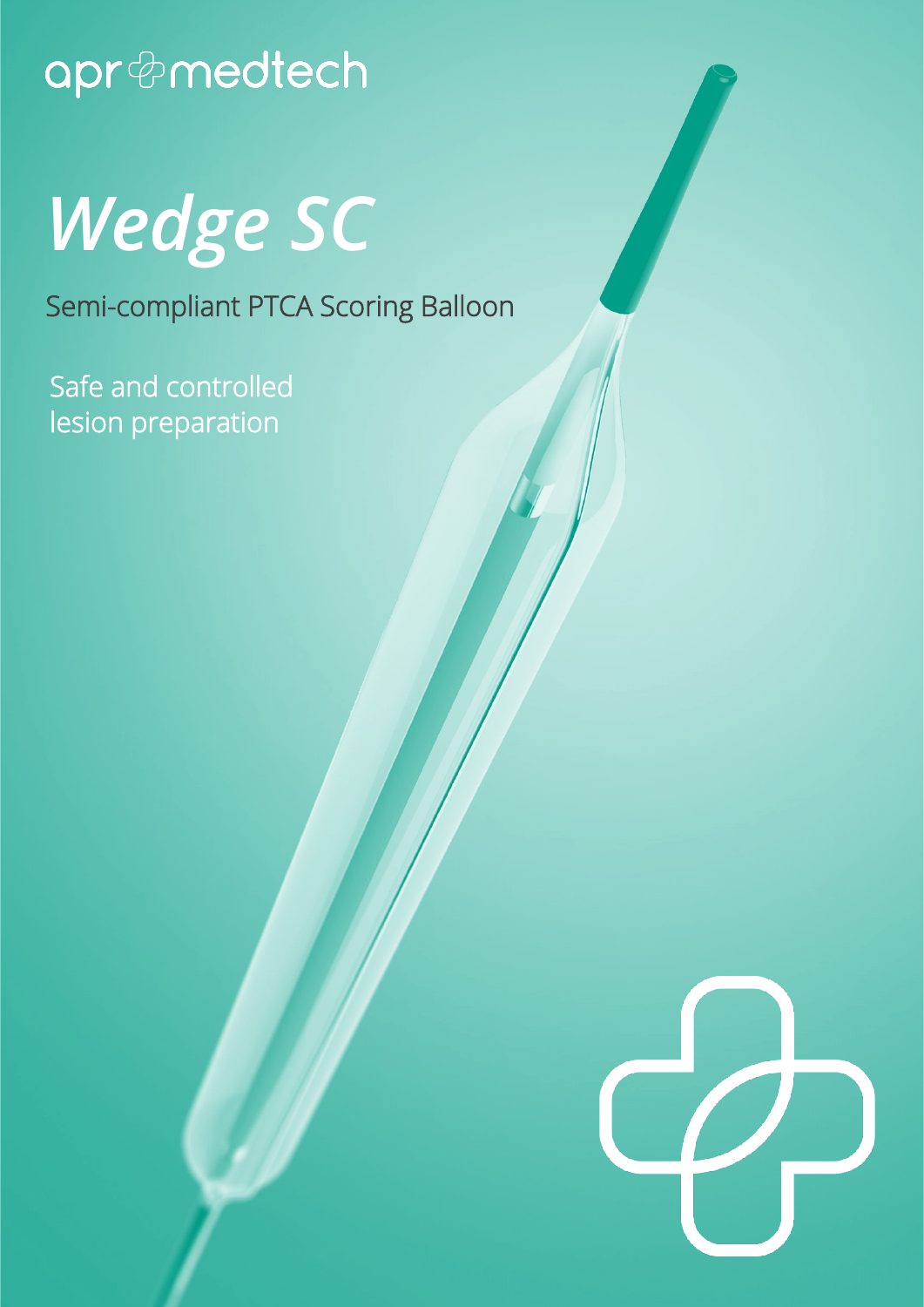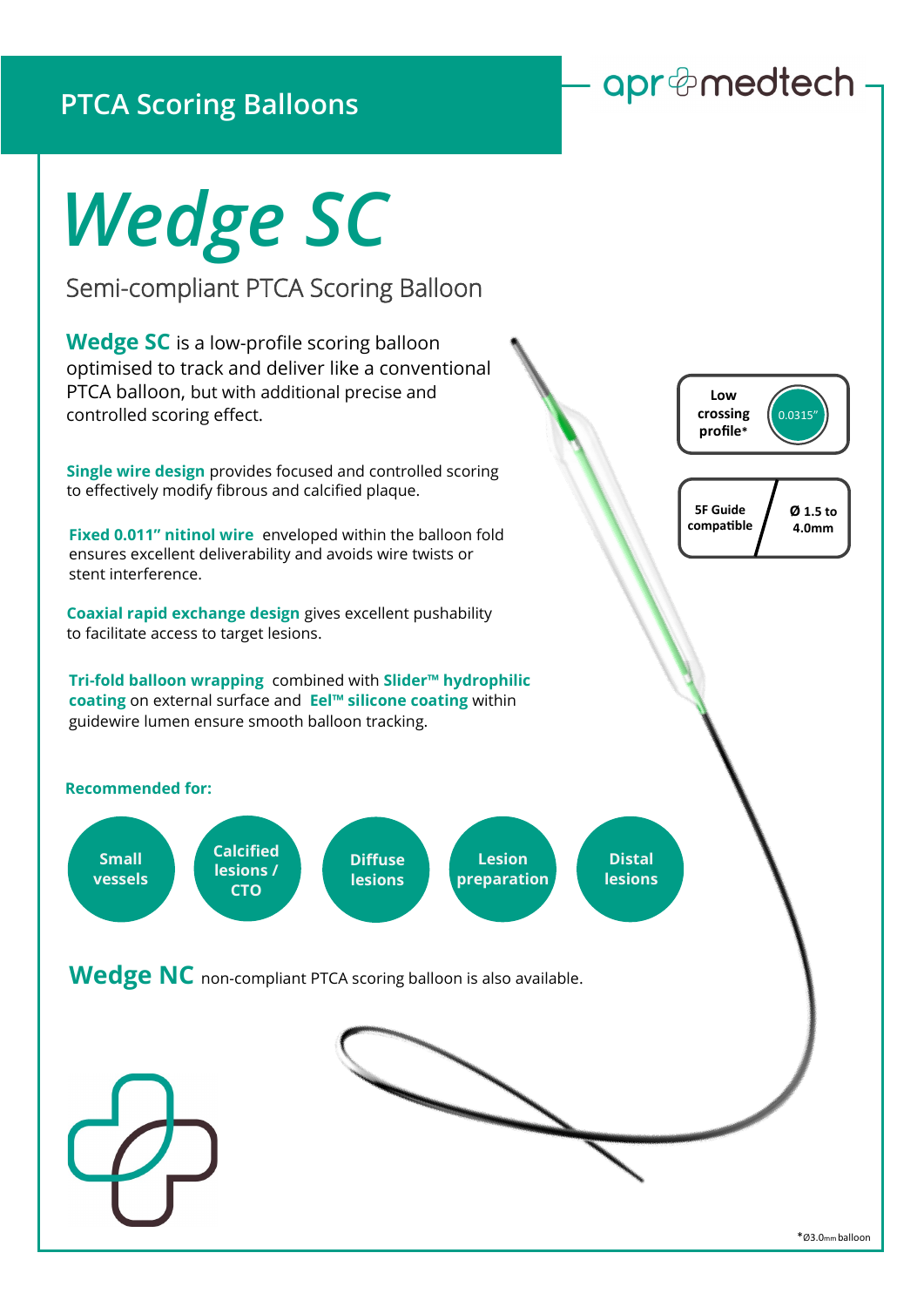### apr@medtech-

# Wedge SC PTCA Scoring Balloon

#### TECHNICAL SPECIFICATION

| Catheter type                         | Rx; single wire scoring balloon                                                         |  |  |
|---------------------------------------|-----------------------------------------------------------------------------------------|--|--|
| <b>Balloon diameter (mm)</b>          | 1.5, 1.75, 2.0, 2.25, 2.50, 2.75, 3.0, 3.25, 3.50, 3.75, 4.0                            |  |  |
| <b>Balloon length (mm)</b>            | 5, 8, 10, 12, 15, 20, 25, 30                                                            |  |  |
| <b>Nominal pressure</b>               | 6 atm                                                                                   |  |  |
| <b>Rated burst pressure</b>           | 14 atm                                                                                  |  |  |
| Average burst pressure                | 20 atm                                                                                  |  |  |
| Compliance                            | Semi-compliant                                                                          |  |  |
| <b>External wire OD</b>               | 0.011''                                                                                 |  |  |
| <b>Tip length</b>                     | 10mm                                                                                    |  |  |
| <b>Balloon crossing profile</b>       | 0.0285" (Ø 1.5mm), 0.0315" (Ø 3.0mm)                                                    |  |  |
| Distal shaft OD                       | 3.0F                                                                                    |  |  |
| Proximal shaft OD                     | 2.0F                                                                                    |  |  |
| <b>Working length</b>                 | 140cm                                                                                   |  |  |
| <b>Guidewire compatibility</b>        | 0.014''                                                                                 |  |  |
| <b>Guiding catheter compatibility</b> | 5F compatible (ID > 0.056")                                                             |  |  |
| Coating                               | Slider <sup>™</sup> hydrophilic external surface from tip to<br>adjacent guidewire port |  |  |
|                                       | Eel™ hydrophobic coating inside guidewire lumen                                         |  |  |



### ORDERING INFORMATION

| Diameter | Length         |                |                |                |                |                |                |                |  |
|----------|----------------|----------------|----------------|----------------|----------------|----------------|----------------|----------------|--|
| (mm)     | 5              | [8]            | 10             | $[12]$         | 15             | 20             | 25             | 30             |  |
| 1.5      | 812-1505       | $[812 - 1508]$ | 812-1510       | $[812 - 1512]$ | 812-1515       | 812-1520       | 812-1525       | 812-1530       |  |
| [1.75]   | $[812-1705]$   | $[812-1708]$   | $[812-1710]$   | $[812-1712]$   | $[812-1715]$   | $[812 - 1720]$ | $[812-1725]$   | $[812 - 1730]$ |  |
| 2.0      | 812-2005       | $[812 - 2008]$ | 812-2010       | $[812 - 2012]$ | 812-2015       | 812-2020       | 812-2025       | 812-2030       |  |
| [2.25]   | $[812 - 2205]$ | $[812 - 2208]$ | $[812 - 2210]$ | $[812 - 2212]$ | $[812 - 2215]$ | $[812 - 2220]$ | $[812 - 2225]$ | $[812 - 2230]$ |  |
| 2.5      | 812-2505       | $[812 - 2508]$ | 812-2510       | $[812 - 2512]$ | 812-2515       | 812-2520       | 812-2525       | 812-2530       |  |
| [2.75]   | $[812 - 2705]$ | $[812 - 2708]$ | $[812 - 2710]$ | $[812 - 2712]$ | $[812 - 2715]$ | $[812 - 2720]$ | $[812 - 2725]$ | $[812 - 2730]$ |  |
| 3.0      | 812-3005       | $[812 - 3008]$ | 812-3010       | $[812 - 3012]$ | 812-3015       | 812-3020       | 812-3025       | 812-3030       |  |
| [3.25]   | $[812 - 3205]$ | $[812 - 3208]$ | $[812 - 3210]$ | $[812-3212]$   | $[812-3215]$   | $[812 - 3220]$ | $[812 - 3225]$ | $[812 - 3230]$ |  |
| 3.5      | 812-3505       | $[812 - 3508]$ | 812-3510       | $[812-3512]$   | 812-3515       | 812-3520       | 812-3525       | 812-3530       |  |
| [3.75]   | $[812-3705]$   | $[812 - 3708]$ | $[812-3710]$   | $[812-3712]$   | $[812-3715]$   | $[812 - 3720]$ | $[812-3725]$   | $[812 - 3730]$ |  |
| 4.0      | 812-4005       | $[812 - 4008]$ | 812-4010       | $[812 - 4012]$ | 812-4015       | 812-4020       | 812-4025       | 812-4030       |  |

Note: Sizes within [ ] have a longer delivery time